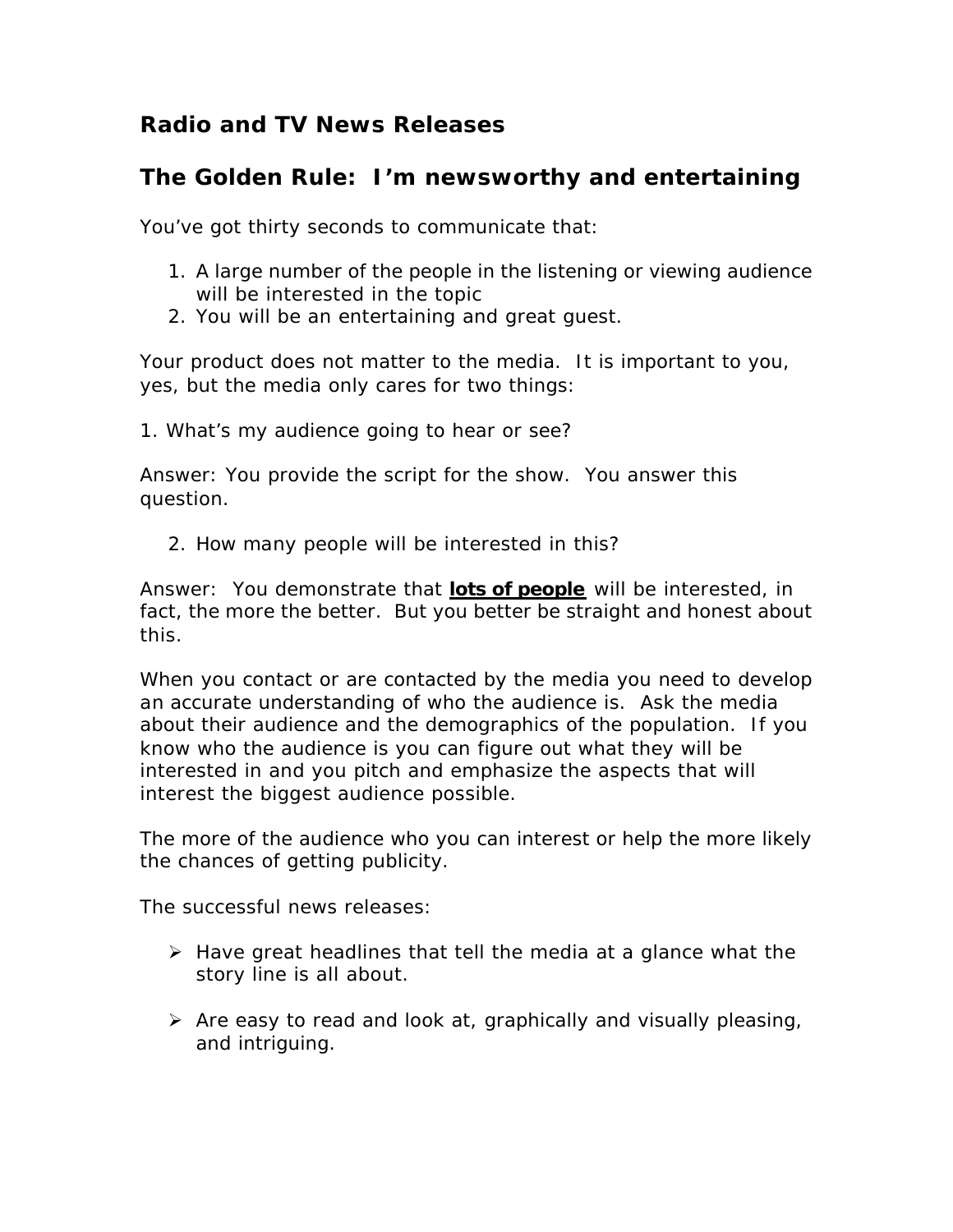- $\triangleright$  Use large type, bullets, boxes, and graphics to highlight the issues and to persuade.
- $\triangleright$  The graphics, particularly headshots, must have persuasive value-added, even when viewed on a black and white fax. If they don't have persuasive value added, don't use them.
- $\triangleright$  Have contact information that allows for quick booking of the interview.
- $\triangleright$  Ask the media to take action twice, once at the top, once more at the bottom.
- $\triangleright$  Offers free additional information, review copies, samples, media kits, on request.
- ÿ Judiciously use non-competing media reviewer comments or testimonials

### **The same type of news release can be used for radio and tv.**

The body of the news release must emphasize words that create audio or visual word pictures so that the producers can imagine what the show would sound or look like.

Examples of successful releases provided below.

Use my 3 I technique and you can create one for yourself that is well inside the box of usability on the first try.

Paul J. Krupin Custom Targeted PR The Right Markets, The Right Message, The Right Media www.DirectContactPR.com Paul@DirectContactPR.com 800-457-8746 509-545-2707 800-457-8747 Improve Your Search with www.SearchWordPro.com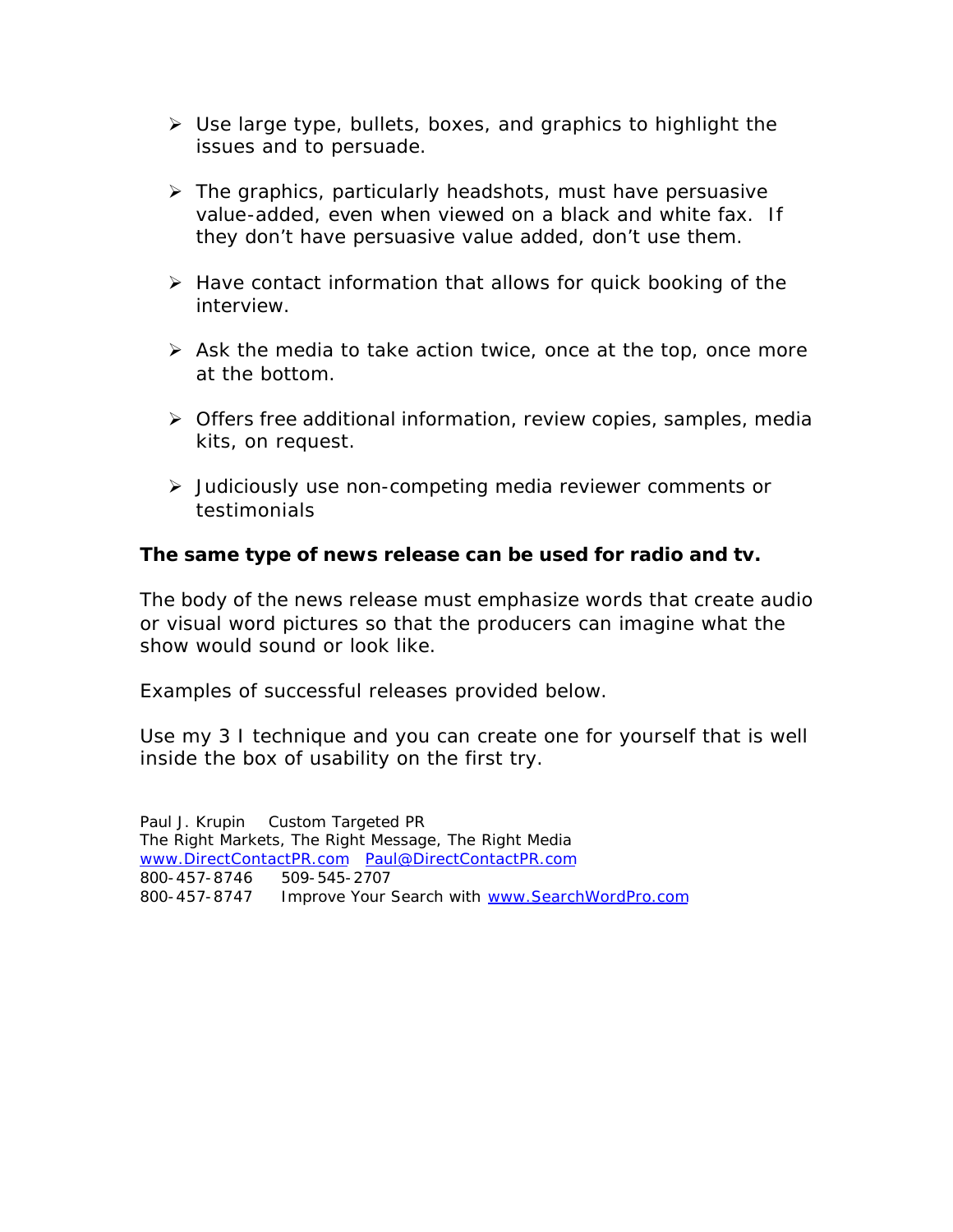**Available for emergency interview via telephone or satellite uplink from Santa Barbara, California, or in Los Angeles by arrangement, over the weekend or beyond.**

# **WHY RUNAWAY BRIDE MAY HAVE ASKED HERSELF**

# *"HOW DID I GET HERE?"* **AND FLED**

**World Renowned Relationships Expert and NY Times Bestselling Author Barbara De Angelis explains why Jennifer Wilbanks may have panicked and why it may not be entirely her fault but part of " THE LOVING CONSPIRACY"**

In the last few hours, runaway-missing bride to be Jennifer Wilbanks confessed that she had not been abducted during a job, but had fled from her upcoming wedding, throwing law enforcement around the country into a frantic search.

#### *Interview Barbara De Angelis*

Barbara is the author of the brand new book *HOW DID I GET HERE? Finding Your Way To Renewed Hope and Happiness When Life and Love Take Unexpected Turns.* 

Barbara can provide unique and timely commentary and analysis.

Jennifer may very well be a victim of something many people go through—**the pressure to fit into someone else's expectations of what we should do and how we should live.** 

### *Barbara calls this "The Loving Conspiracy"*

**Jennifer probably had some sort of WAKE-UP CALL—a moment when we realize that the life we planned doesn't match the life we want.** 

In *How Did I Get Here* **,** she calls this "*Waking Up A Stranger In Your Own*  Life", when the life or relationship you thought would make you happy doesn't, and yet pressure from friends and family makes you feel there is no way out.

"We become a victim of 'SHOULDS'.. Barbara says.

"I should get married to this perfectly nice person…"

"I should have a huge wedding."

"I should be happy."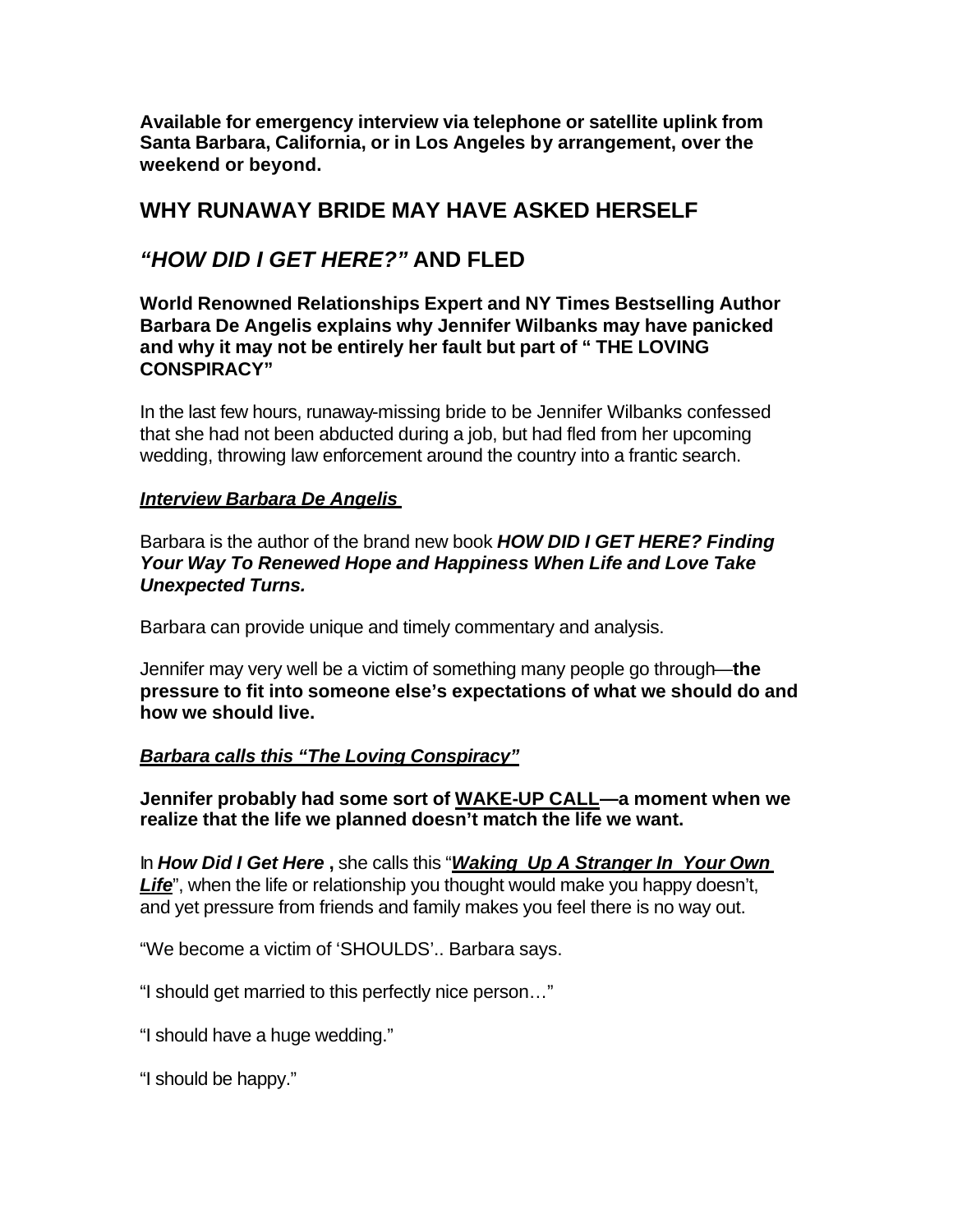But often, our expectation of how we should feel and the reality of how we actually feel collide.

#### *Barbara can discuss:*

- Why it is easier than you think to be in denial about your relationship or your life
- The secret ways many of us sabotage our happiness and how to stop
- Warning signs that you may be having a mid-life or any-time-of-life crisis
- The loving conspiracy: why we don"t always get support from others for being honest and authentic and why this drives us into denial

### **WHO IS BARBARA De ANGELIS?**

Barbara De Angelis is one of America's most recognizable experts on relationships and personal growth. She is the author of 14 books including 4 #1 NY times Bestsellers. She has hosted her own shows on CNN, CBS and PBS.

#### Her new book is: *HOW DID I GET HERE? Finding Your Way to Renewed Hope and Happiness When Life and Love Take Unexpected Turns*

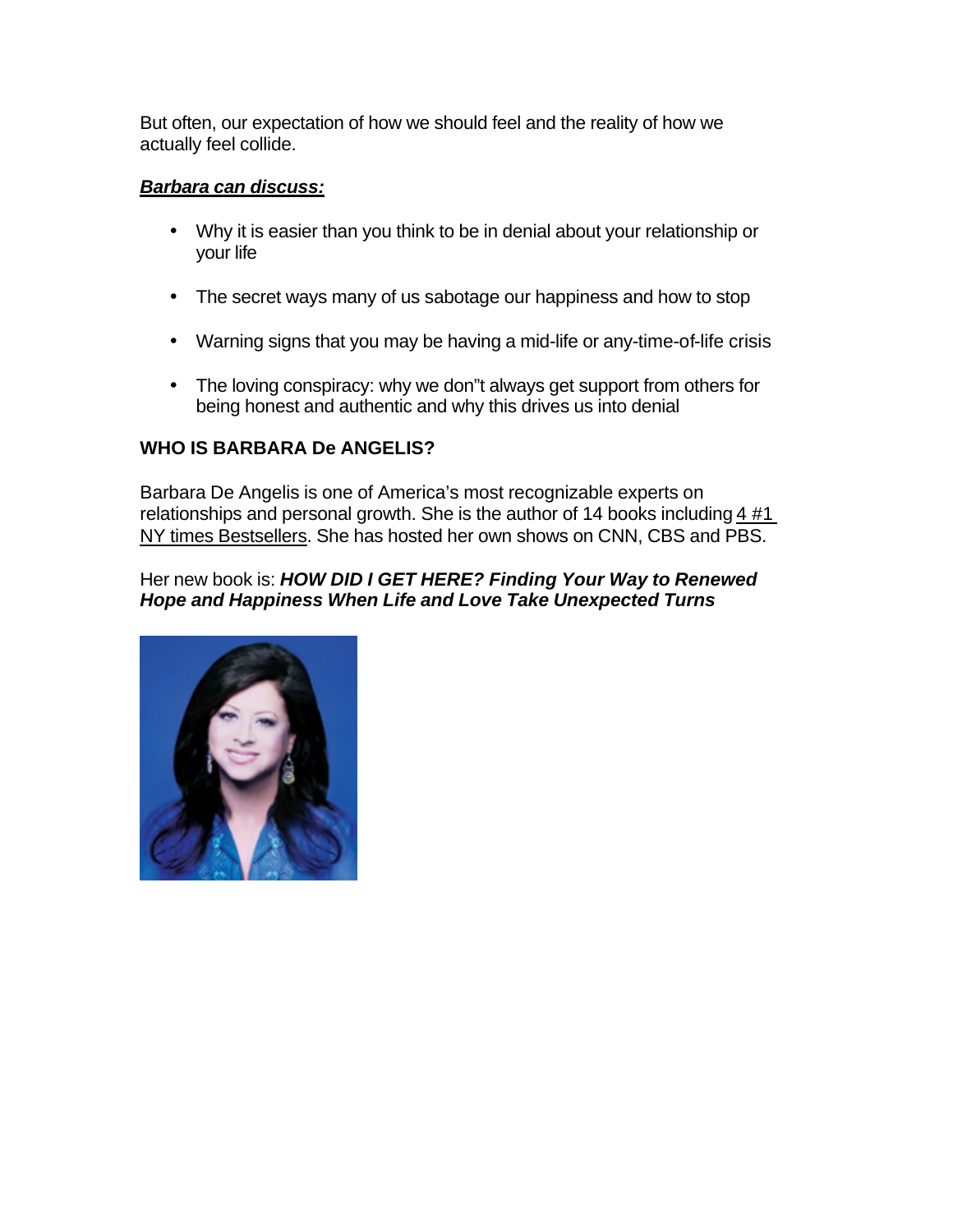

Available for emergency interview via telephone or satellite uplink from Santa Barbara, California, or in Los Angeles by arrangement, over the weekend or beyond.

*Media kits and review copies available on request.*

*Contact information:* 

 *To make arrangements hit reply or send an email to <Barbara@Barbaradeangelis.com> or reach Barbara on her cell phone directly 805-698-5008.*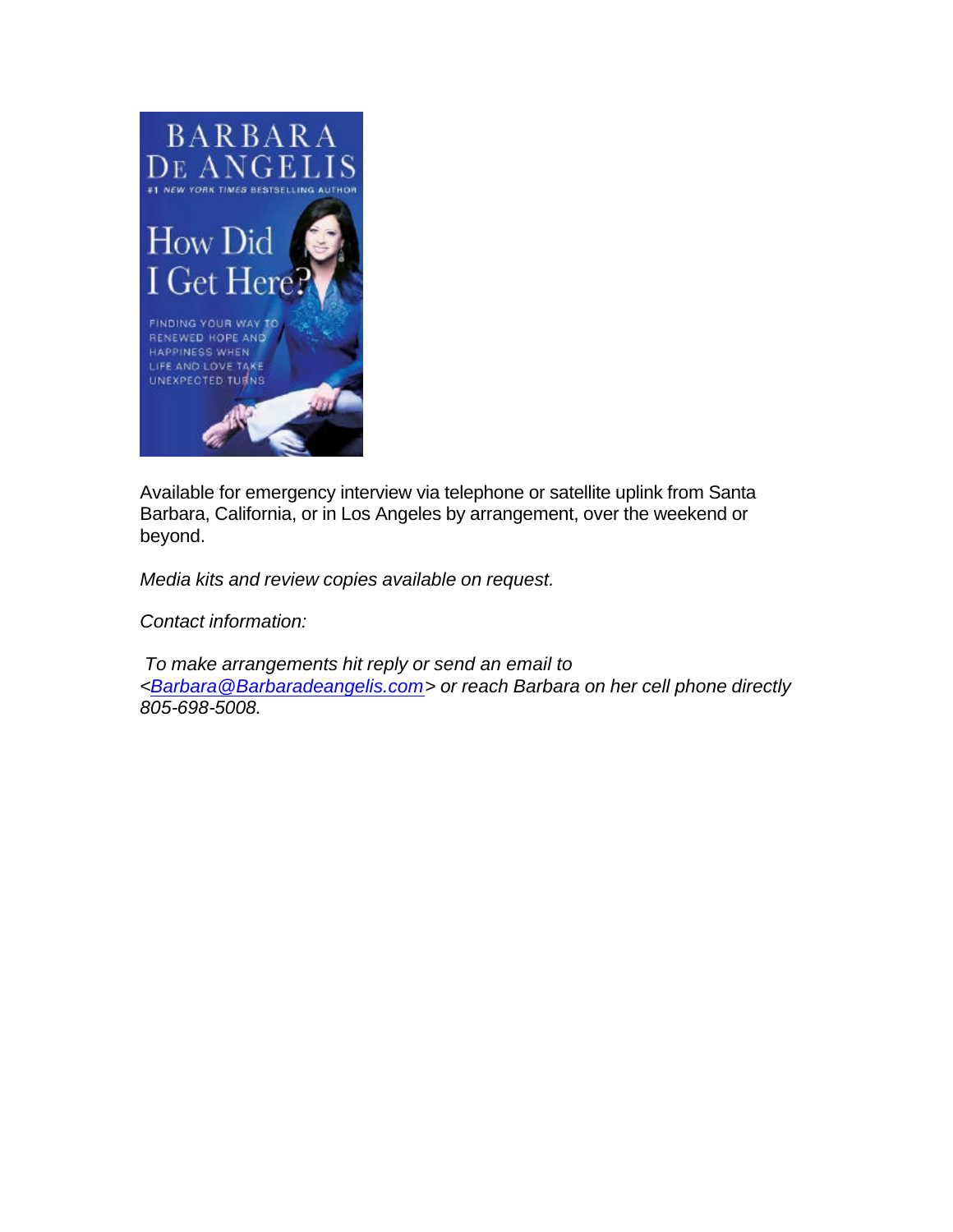## **For Immediate Release Contact: IRWIN ZUCKER (323) 461 3921**

**This news release may be used in whole or part for small Superbowl Sunday entertainment feature stories. Available for fun interview** 

# *10 Easy Tips to Enjoy Super Bowl Sunday* **(Even If You Are a Girl)**

**What's a girl to do?** Super Bowl Sunday has to be the most masculine day of the entire year.

**Julie Hunt**, *female improv extraordinaire*, offers 10 totally awesome ideas to women planning on enjoying their *Sunday, Feb 6 Super Bowl Soirée* (despite what the male half of this nation's population is doing).



**Maybe You Want To plan an "***Anti Super Bowl Party***"** where you can escape for a few hours, let the guys do their thing and paint the town red… the reality is **most of us girls will end up at a Super Bowl Party** (and oh no heaven forbid! you may even be the co-hostess of one).

**And that means** hanging out with excitable boys who can't be interrupted or ripped from the TV, eating almost as much food as we do on Thanksgiving Day and grinning and bearing the football nonsense to get through it all.

**Thank goodness** we've got Bono this year as our halftime hunny!

**Why fight it?** Might as well brighten up the day with a little feminine energy and make it a day for everyone, not just the boys.

### So here *are 10 ways to enjoy a Simply Superb Super Bowl Sunday*.

- 1. **Pre-game Role Reversal**. Encourage the guys to perform a pre-game cheer and let the girls huddle up to devise a play and act it out. Make it an annual Super Bowl ritual and elaborate on it every year.
- 2. **Battle of the Sexes**. Start a football pool for the girls. Have each woman take exactly the opposite position of one of the guys. And at the end of the day see who really knows more about football.
- 3. **MVP Awards**. Keep a look out for the MVP partygoers. Keep secret voting ballots for the girls to pick:
	- ß Worst Joke
	- Worst Behavior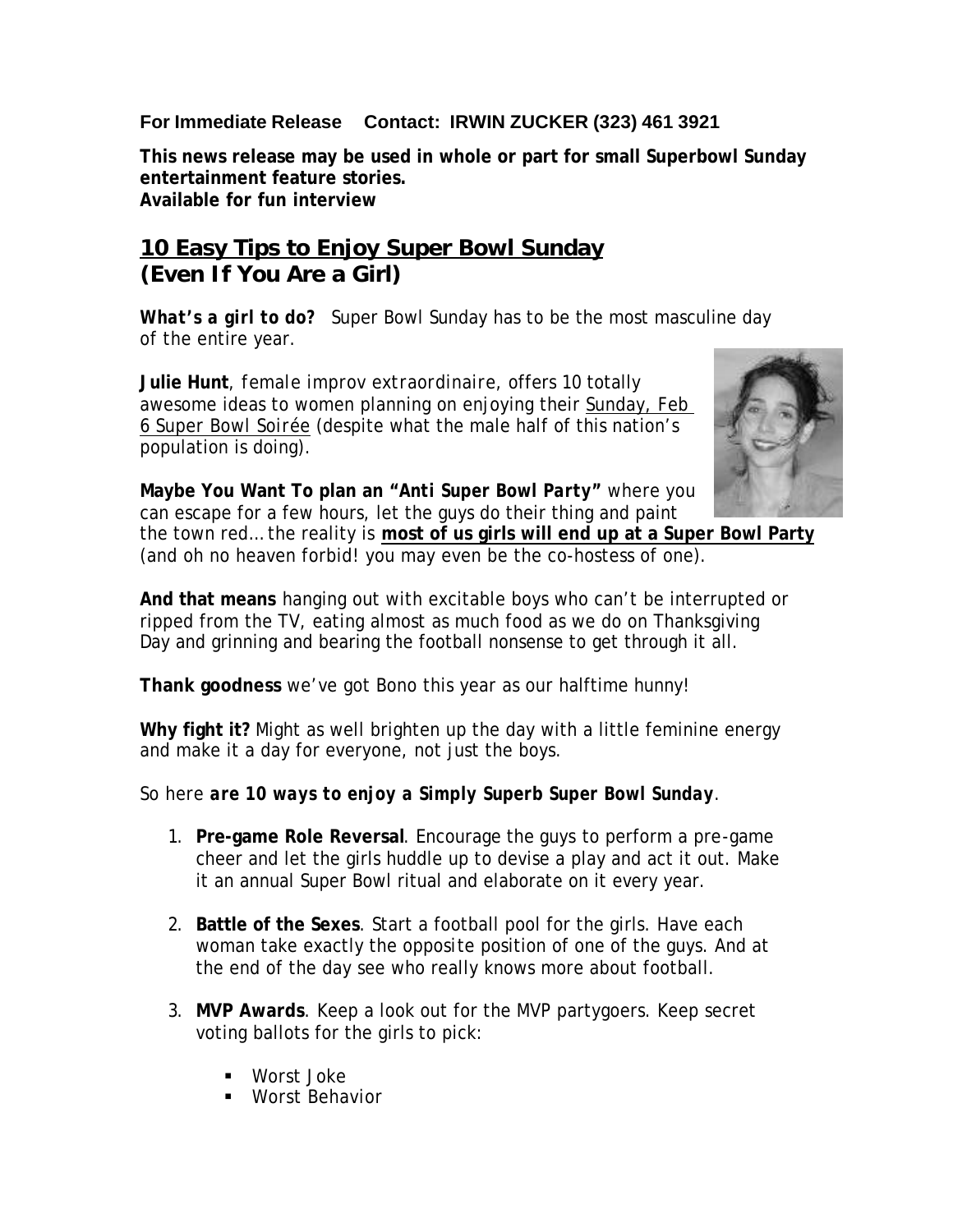- **Best behaved**
- **EXEC** Heisman Trophy Snack Winner
- **Fewest Party Fouls**
- **Worst Party Fumble**
- 4. **Open Up the NFL Shop**. Get the girls together before hand and add a little football fun to your wardrobe. Make 'NFL Champion' baby doll tees with nick names or code names. Buy flashy Super Bowl rings as party favors.
- 5. **Beer Blitz**. Have the kids on clean up patrol all day long. Give them trash bags and let them know that every empty can they collect is money in their pocket. You'll take them down to the 'Recycle Center' and turn the cans into cold hard cash. You might even match the money and then take them to a special spot so they can spend it!
- 6. **Toilet Penalties and Seat Fouls**. Every time the boys leave the seat up, girls get a *two minute reprieve from the football talk*. Feel free to bring up any non Super Bowl related topic for a two whole minutes without being shushed!
- 7. **Football Fun Trivia**. Have a competition between the women and the kids at the party and see who is up on their football trivia. Send an email to julie@shesite.com with the subject line "*Super Bowl Trivia*" for a silly Super Bowl Trivia link that everyone (including women and kids) can play. When you get it, you can print the email, make copies and pass them out at halftime. Then when half time is over, rip it up and use it for confetti!
- 8. **Ice Cube Interception**. Feel playful, flirtatious and let your guy know it. Toss a cube his way with a wink and a wave instead of shooting him long disapproving stares that could create conflict later.
- 9. **Get In The Game**. Learn a few buzz words, game principles or plays so you can get in to it. Get the quick tips *Girl's Guide to Super Bowl Sunday* at www.shesite.com with 10 of our favorite football phrases and 3 quick-witted questions so you can shoot the breeze and sound like a pro.
- 10. **Footsie Fumble**. Just in case the testosterone gets too thick. Have pedicure spa goodies on stand by and ask the girls to bring toe nail decals to trade and swap for a fun pedicure moment in the 4<sup>th</sup> quarter. WARNING: For party peace, this tip should only be used in case of an emergency. Retreat off to the side (or even another room completely) and never start it before halftime.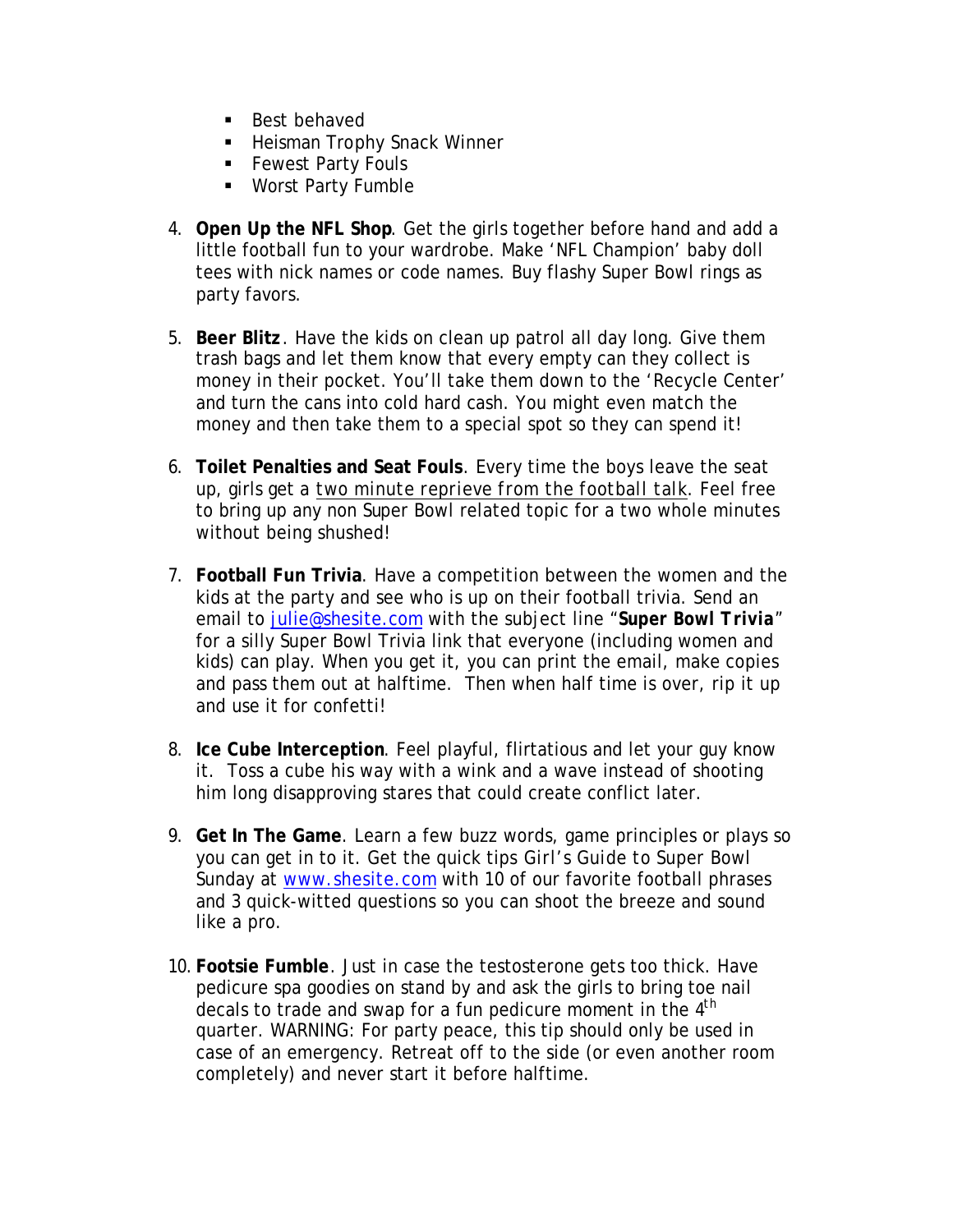#### **And if that doesn't get you excited, maybe you should plan an "***Anti Super Bowl Party***" after all.**

Just forget the 10 tips. Skip the game totally and head straight to the age old and totally reliable '**Anti Super Bowl Standby**.'

#### *Go shopping!*

If you can get away with the girls, do it! Enjoy the ghost town you live in at its best!

You'll find that most places, activities and attractions are completely devoid of male human presence!

Try something new, go somewhere different or see something you've been hoping to for a long time. Plan a Super Bowl fun shopping day, lunch or visit to a museum.

For more simple happy fun essentials for every other day of the year, take a peek at www.shesite.com. And, enjoy the game!

#### **About Ms. Julie Hunt**

Julie Hunt is pure delight and motivation. She's a free flowing source of hope, energy and inspiration who tells it like it is giving straight forward and simple tips and advice so you can live happier days and obliterate the monotony of life.

She is on a self propelled mission to scream, skip, run, jump, shout, dance and sing with women all around the universe who want live a vivacious life busting at the seams!

A two timer of the O.C. Crazies Improv School and first time stage performer with the 2004 Crazy Beez she's widely recognized for her bounce, passion, verve and playful comedic torture. Her budding romance with improv is no fling...even if she has to compete for center *plaza* with the Tango dancers in Buenos Aires. She's a committed player who integrates the skills of improv into everyday life and business in a fun and inspiring way!

Julie Hunt is a happiness-making machine devoted to creating pure bliss in women's lives. She splashes streaming tips of happy essentials that are fun and easy to swallow, feel good about, and great to experience.

Her bottom line message is this: Your days are numbered so fill them with more joy, smiles, fun and helpful productivity. This is how to be happy. Get out there!

Available by arrangement and on short notice for those 911 emergencies.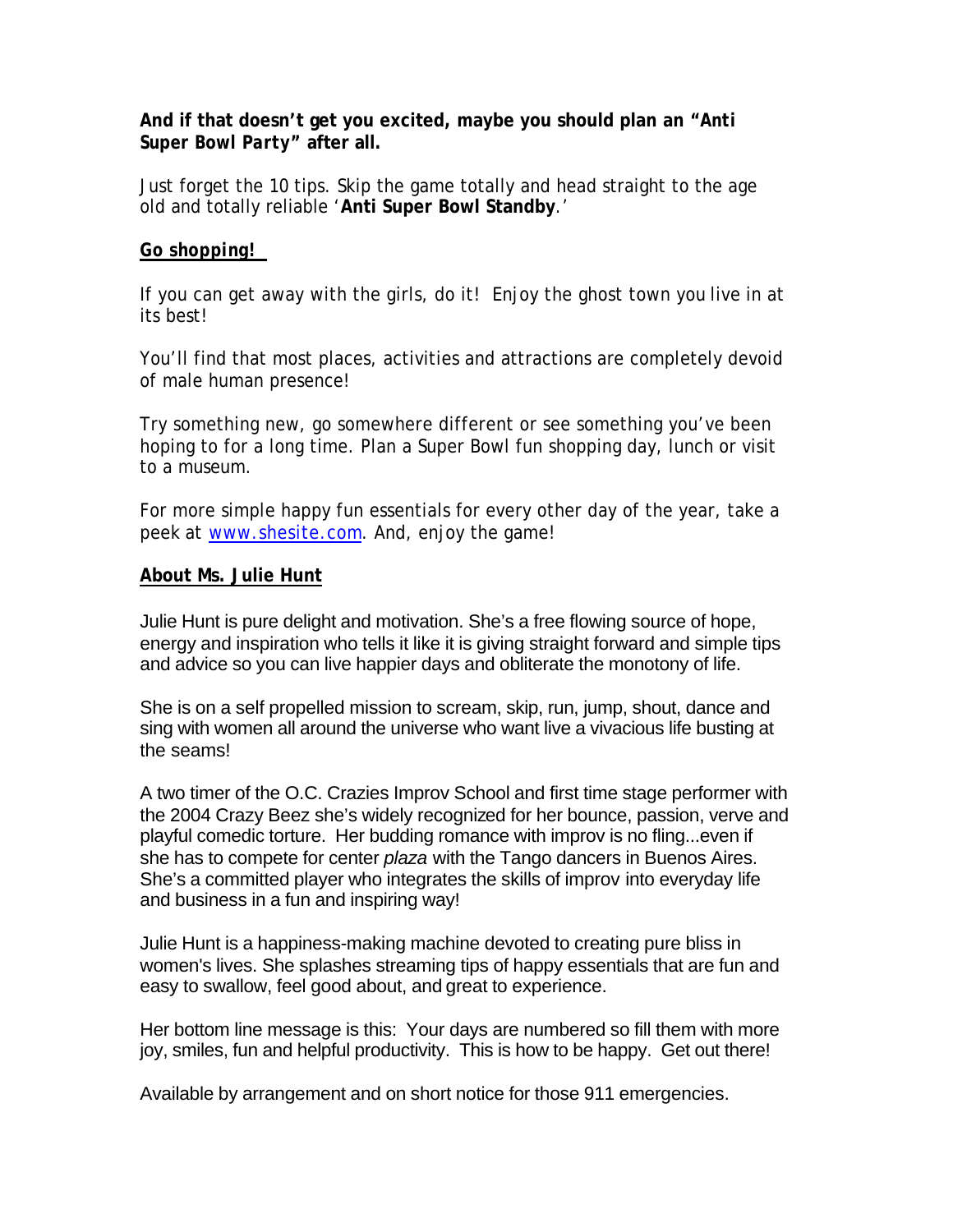#### **Contact Irwin Zucker (323) 461 3921 or hit reply and Paul Krupin at Imediafax will send your request on to me.**

Thanks!

Julie Hunt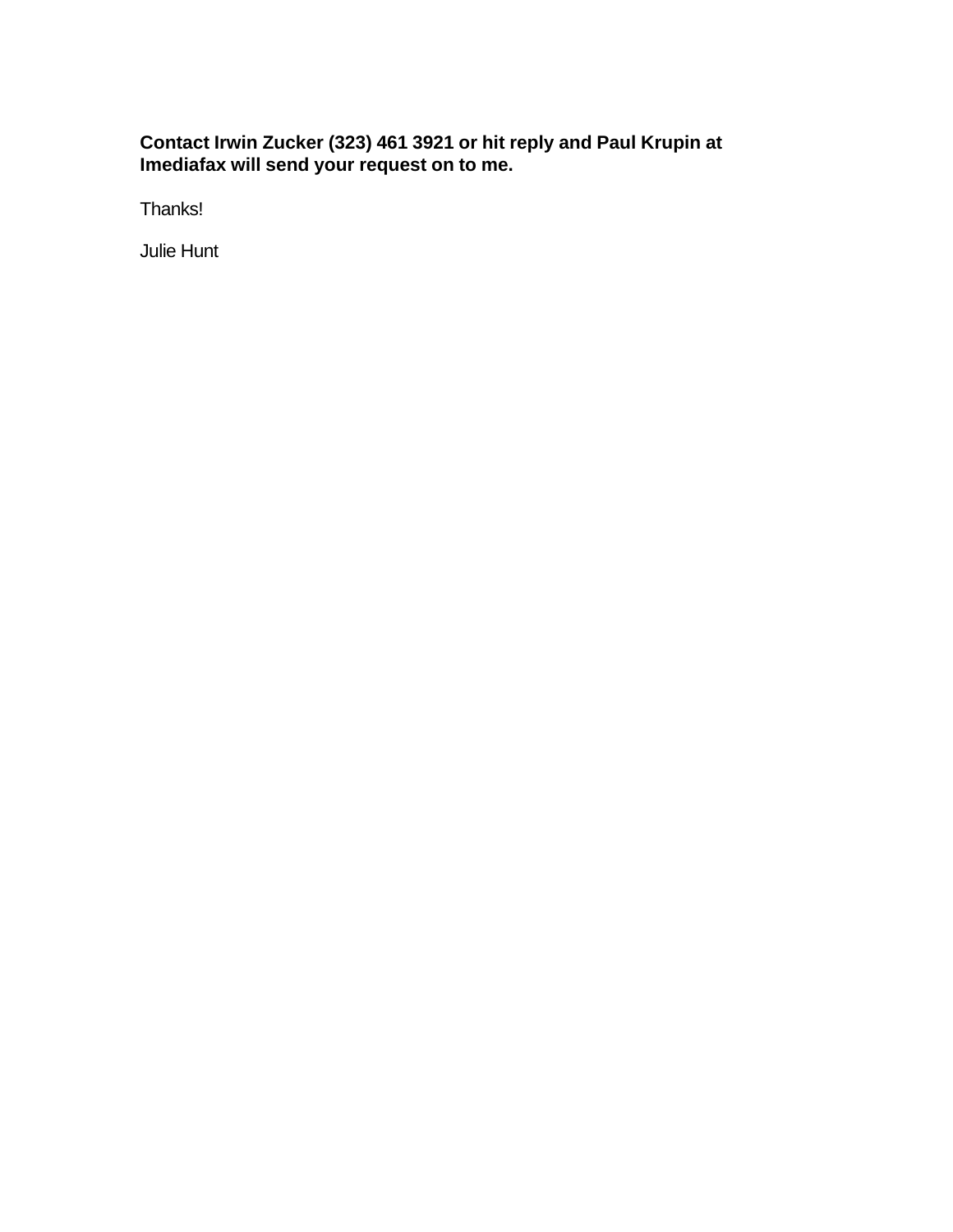Available for Interview

Contact: Linda Miles 850-668-4473 or E-Mail DrLinda03@aol.com

## **Love can be wonderful but marriage really rocks. Marriage is good, gets better, & is the best when it's hot.**

# **Ten ways to fire up your relationship this Valentines Day & beyond.**

**Ask Dr. Linda Miles**, a veteran psychotherapist, and she'll share with your audience the very best things she has learned in over 30 years of practice with couples.

She has taken countless couples whose relationships have gone cold and taught them how start the fires kindling again, keep the fires burning, and get things really roaring.

Do you want to teach your audience how easy it is to find heaven on earth? There's gold to be found out there in the hills.

### **Here are her ten keys to firing things up & keeping love magnificent & grand**

**1. CELEBRATE VALENTINES DAY EVERY DAY:** Love is a practice. Say I love you in the morning and at night.... more is better. Share with one another the things that give you the greatest pleasure and help one another's dream come true. For example if you partner loves music, bring home CDs or tickets to concerts often. If your partner loves football, watch with him on a regular basis. Remember these are GIFTS and are done without resentment; you are dreammakers. A good relationship is like good sex---both partners give and receive what they want.

**2. HEAT UP THE BEDROOM:** Since most men are visual, they appreciate lingerie. Women tend to need to be "talked up" during the day. However, everyone is different so you need a love map to one another. Give your partner what you know they like.

**3. MAKE CONNECTIONS:** Research shows that happy couples connect often with their eyes, soft voice, body language. Cool couples have habitual ways they distance. Communicate connection. Use soft eyes when you look at your partner and touch often.

**4. LIVE PASSIONATELY AND NOT JUST FOR PASSION:** A wise Native American once said, "As you go the way of life you will see a great chasm.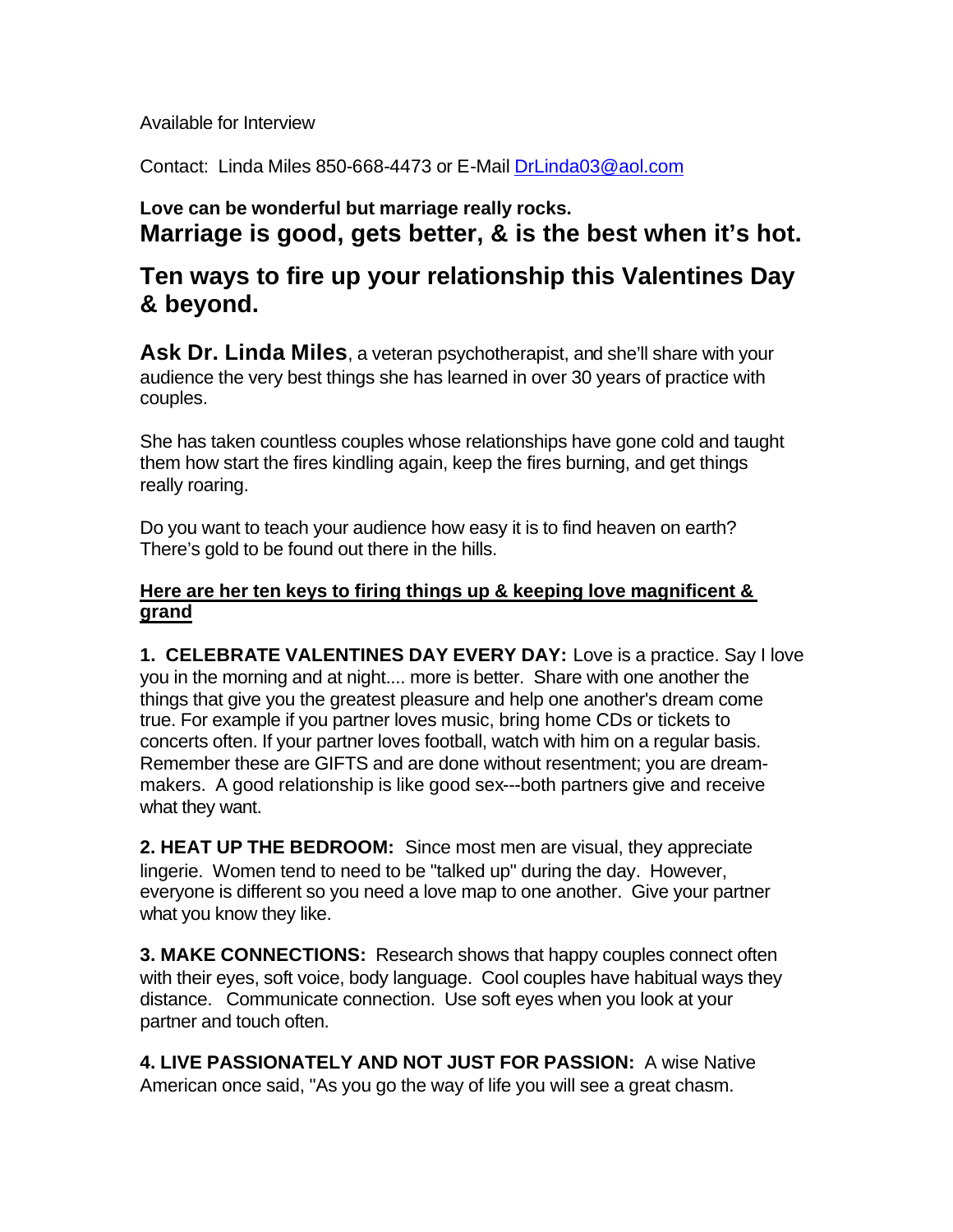Jump...It is not as wide as you think". If your life is cool, how can your relationship stay hot?

**4. LOVE THE SPIRITUAL AND IT WILL BE DIFFICULT TO DESPISE THE EARTHLY.** Develop a spiritual practice together. You can use prayer, inspirational readings, and meditation. Offer gratitude to one another by sharing one thing you appreciate about your partner before you go to sleep. This practice builds a positive emotional bank account. Spiritual practice generates warmth that heats up the relationship.

**5. DON'T JUST SURVIVE, VISUALIZE:** Visualize your dream relationship. Close your eyes and feel the warmth and connection. Affirm what you want. Our unconscious mind is filled with negative thoughts. Retrain your brain. Many people never saw a model of a hot relationship so they need lots of visualization practice. A famous neuroscientist observed, "In the brain, practice makes permanent".

**6. YOU CANNOT STOP LIFE'S SORROWS BUT YOU CAN CHOOSE JOY:** Mother Theresa said, "Our best protection is a joyful heart". Have fun together. Act like kids. Masters and Johnson observed good sex is like two children under the sheets.

**7. WAKE UP WITHOUT MAKE-UP:** We cannot have true intimacy unless we drop our masks. Live every day like Valentines Day instead of Halloween!

8. **SHARE GROWN UP SEX:** Grown up sex is not about hooking up but about really looking at your partner and loving that person with knobby knees, loose skin from the lives you created together or well earned wrinkles. A perfect 10 means being just perfect for you.

9. **IMITATE THE BRADY BUNCH:** I do not mean the sit-com Bradys but the honorable James Brady and his wife. She stood by him after he was shot at the same time as President Reagan and fought along side him for the Brady Bill on gun control. According to Brady who is still paralyzed on one side," The doctors saved me physically. My wife saved me emotionally."

10. **LOOK FOR THE REAL LIFE INSPIRATIONAL COUPLES** like the Bradys and the Newmans who have a great marriage and use them as models. Look around your community for couples that share a common cause accept and support one another emotionally. Instead of watching Brad and Angelina, figure out what the Newman's did to sell all that salad dressing together for charity.

Dr. Linda Miles is a highly regarded psychotherapist with over 30 years experience. She has exceptional media skills and experience with hundreds of appearances on radio and television including national shows such as The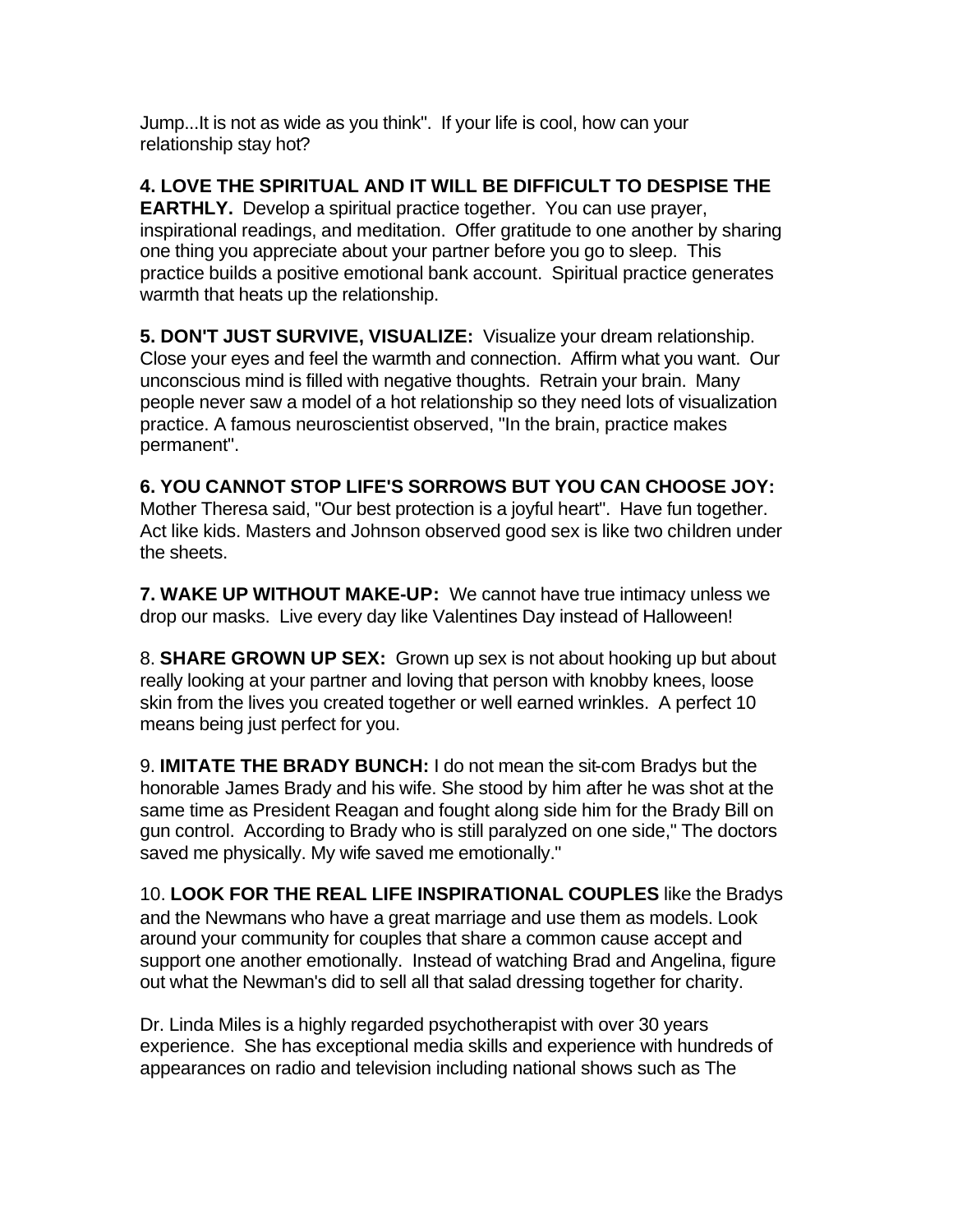O'Reilly Factor, ABC syndicated radio, Cable News 12and WOR Radio. Her articles have appeared in Entrepreneur and Parents magazine and many others.



#### *Have an open conversation with Dr. Linda Miles and watch your phones light up.*

Invite your audience to ask questions live. Dr. Miles will provide answers to questions, and provide the tools that will empower couples to transform their relationships, move beyond Hollywood-inspired, happily-ever-after fantasies, and learn to create realistic, long-term adult relationships.

For more information visit www.drlindamiles.com.

Available on short notice – call her on 850-668-4473 or E-Mail DrLinda03@aol.com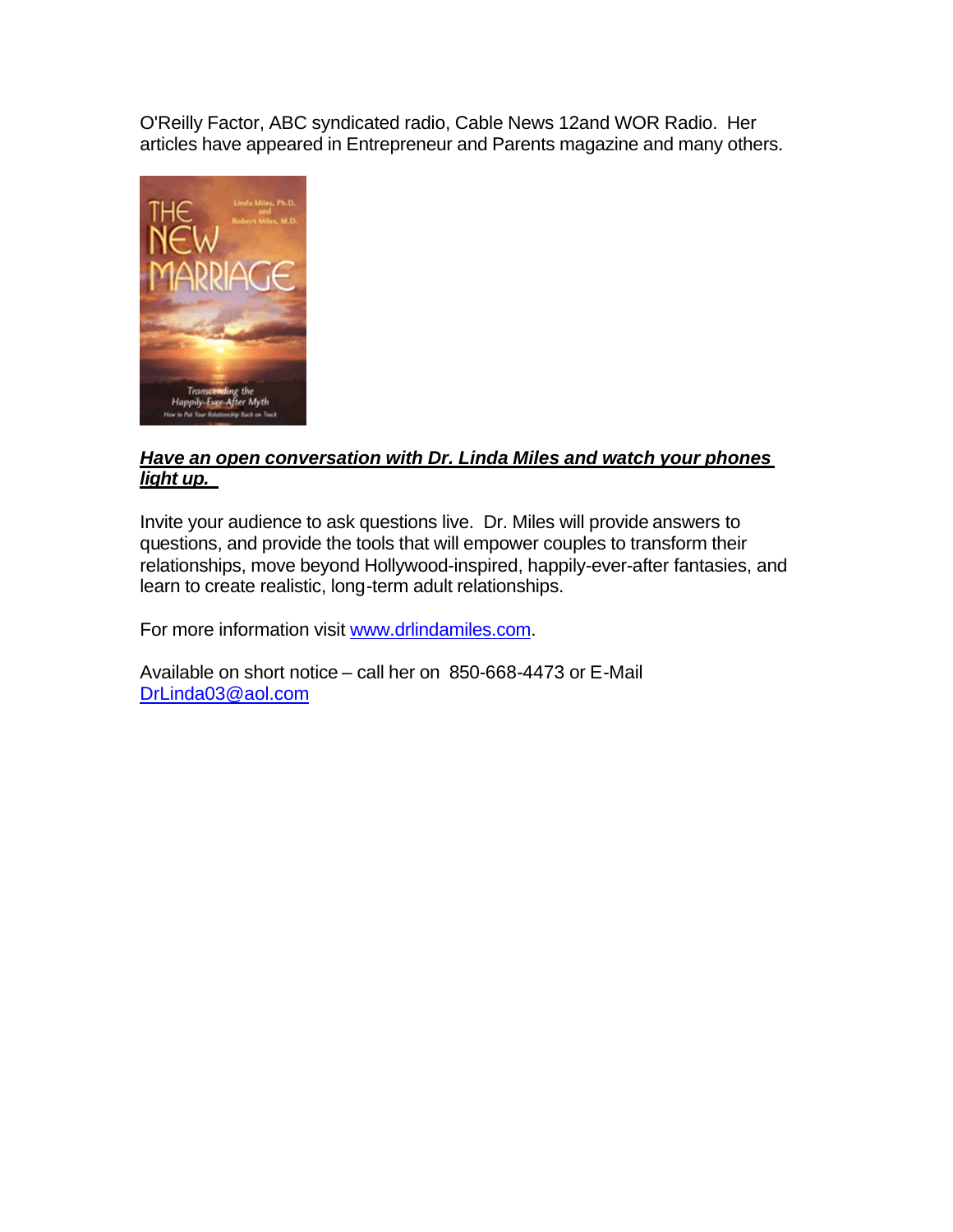Interview with Dr. Bruce Lipton and learn about the incredible breakthroughs in modern science and The Biology of Belief

# **We are not the victims of our genes Our beliefs control our biology**

**Dr. Bruce Lipton**, world-renowned lecturer, cell biologist and author of *The Biology of Belief: Unleashing the Power of Consciousness, Matter & Miracles***,** explains:

#### **"Teachers like Jesus and Buddha have been telling us the same story for millennia. Now science is pointing in the same direction.** *It is not our genes but our beliefs that control our lives…Oh ye of little belief!***"**

Dr. Bruce Lipton is a former medical school professor and renowned cell biologist. His experiments and those of other leading scientists have examined in great detail the mechanisms by which cells receive and process information.

Dr. Lipton shows that our beliefs, true or false, positive or negative, affect genetic activity and actually alter our genetic code.

## *The implications of this research radically change our understanding of life.*

It shows that genes and DNA do not control our biology; that instead DNA is controlled by signals from *outside* the cell, including the energetic messages emanating from our thoughts.

"We can retrain our consciousness to create healthy beliefs, and by doing so create a profoundly positive effect on our bodies and our lives."

**The Biology of Belief** will forever change how you think about your own thinking.

- Genes/DNA do not control our biology.
- DNA is controlled by extra-cellular signals, including the energetic messages emanating from our positive and negative thoughts.
- By retraining our minds to create healthy beliefs, we can change the physiology of our trillion-celled bodies.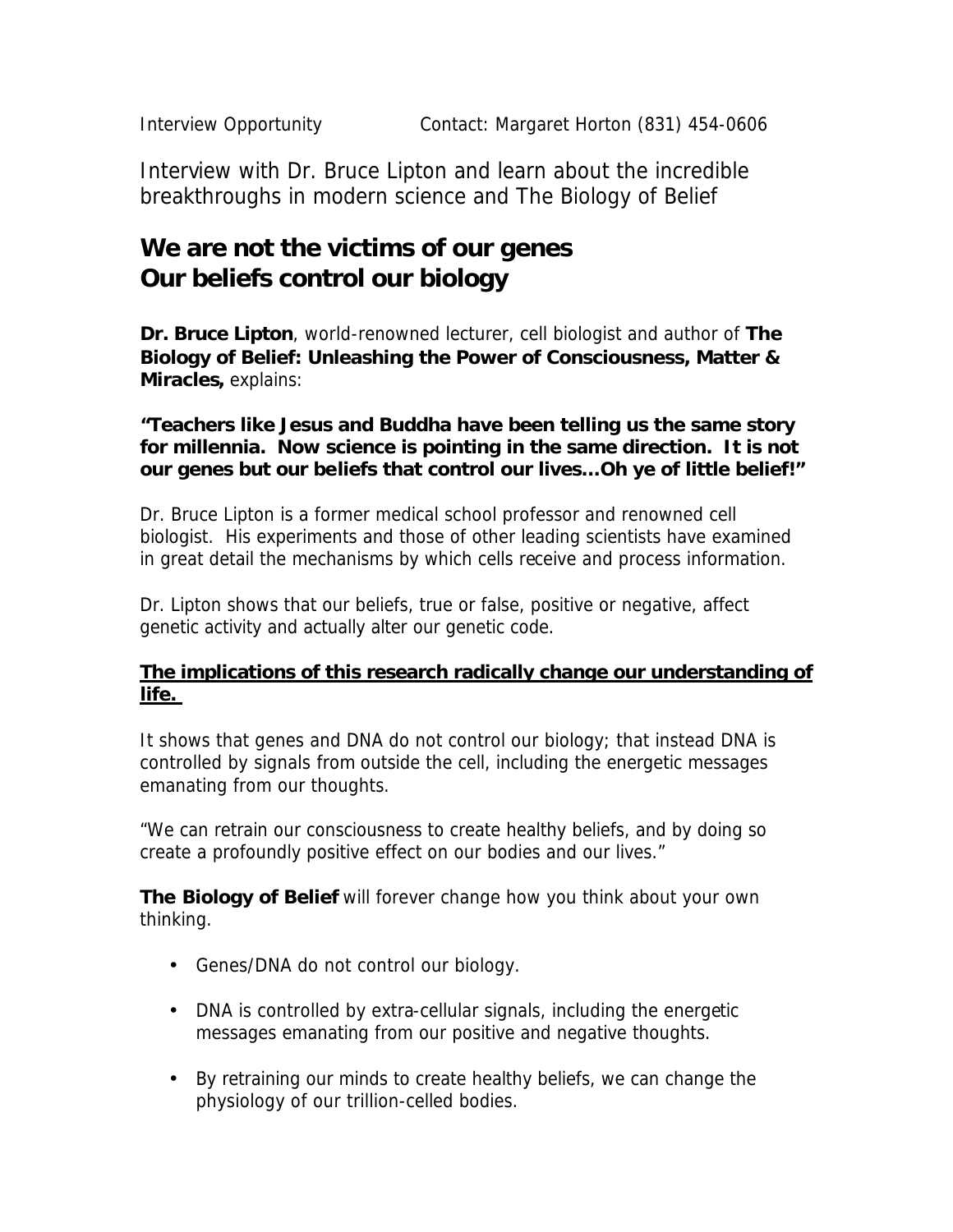Dr. Lipton's profoundly hopeful synthesis of the latest and best research in cell biology and quantum physics is being hailed as a major breakthrough in our awareness of how our cells, our bodies and our minds work.

Dr. Lipton has also been a pioneer in applying the principles of quantum physics to the field of cellular biology.

Traditional cell biology focuses on physical molecules that control biology.

Dr. Lipton on the other hand focuses on the mechanisms through which energy in the form of our beliefs can affect our biology, including our genetic code.

#### *An experienced speaker and interview guest*

Dr. Lipton has been traveling around the country and talking to audiences all across the North American continent.

He dazzles audiences with his stunning and educational and energetic explanations of new scientific discoveries about the biochemical effects of the brain's functioning and the functioning of the larger, deeper mind sometimes called the subconscious mind.

Dr. Lipton shows how the cells of your body respond to your thoughts and your beliefs. His research uncovered the precise molecular pathways through which this occurs.

He can talk on numerous subjects of wide interest and application to people in their everyday lives:

### **"Buying the Pharm"**

He can talk and speak out against "drug mania. He says,

*"Using prescription drugs to silence a body's symptoms enables us to ignore personal involvement we may have with the onset of these symptoms. The overuse of prescription drugs provides a vacation from personal responsibility."*

### **"Conscious Parenting: Parents as Genetic Engineers"**

Dr. Lipton says,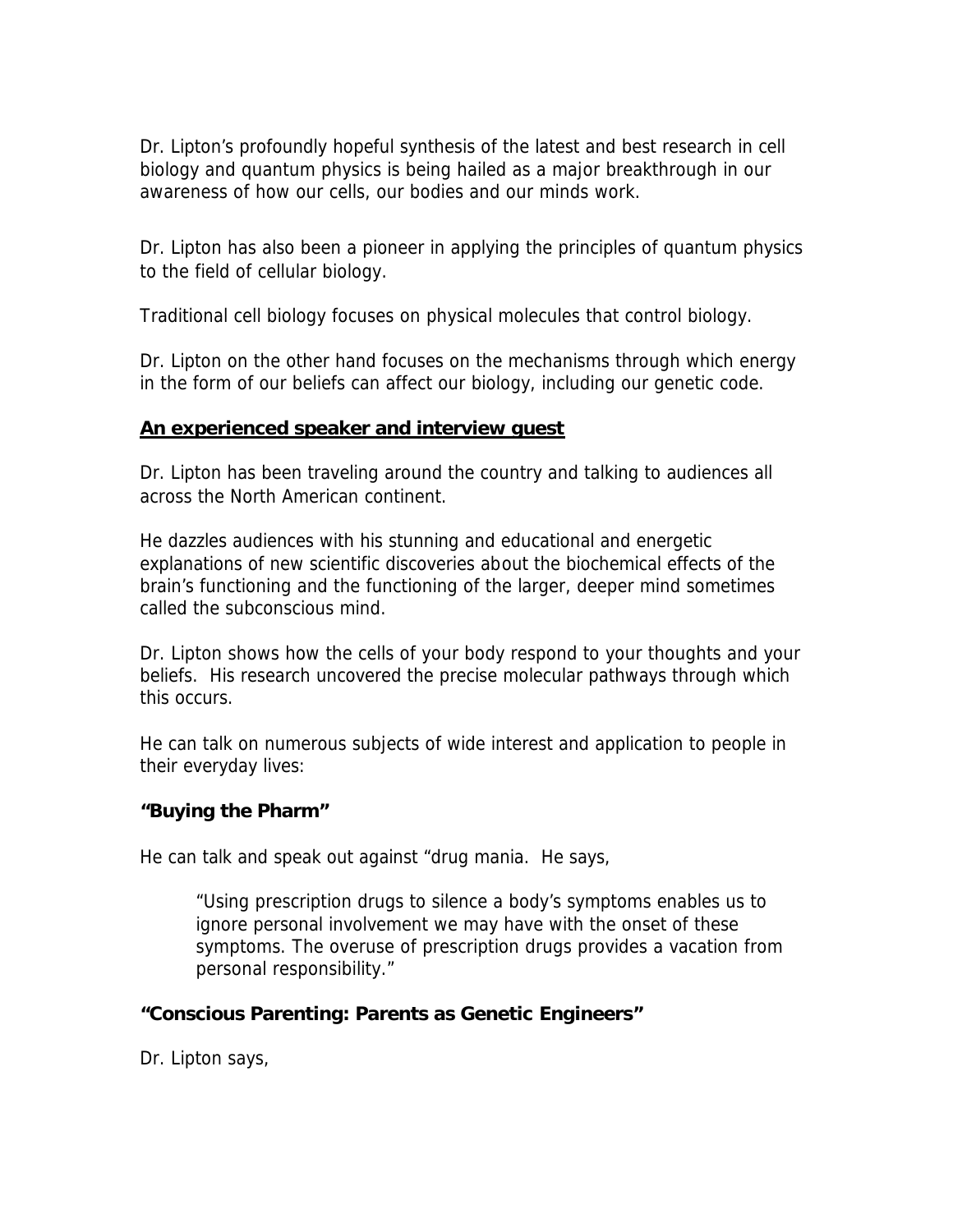*"Experimental psychologists and neuroscientists are demolishing the myth that infants cannot remember – or for that matter learn – along with the notion that parents are simply spectators in the unfolding of their children's lives. The fetal and infant nervous system has vast sensory and learning capabilities and a kind of memory neuroscientists call implicit memory."*

His book is profound almost beyond words and is delightful to read. Using simple language, humor, illustrations and everyday examples, he demonstrates how the new science of Epigenetics is revolutionizing our understanding of the link between mind and matter and the profound effects it has on our personal lives and the collective life of humanity.

## **Call for media kits, review copies and interviews.**

Contact: Margaret Horton (831) 454-0606

## *What People Are Saying:*

"History will record The Biology of Belief as one of the most important writings of our times… His complex insights are expressed in a readily understandable fashion with a style that welcomes the scientist and the non-scientist on an equal footing. For anyone interested in health, the well-being of the species and the future of human life. The implications of the perspectives outlined have the potential to change the world as we know it. Bruce Lipton's understandings and his concise expression of them are sheer genius."

> Gerard W. Clum, D.C. President, Life Chiropractic College West

"Bruce Lipton's book is the definitive summary of the new biology and all it implies. It is magnificent, profound beyond words, and a delight to read. It synthesizes an encyclopedia of critical new information into a brilliant yet simple package. These pages contain a genuine revolution in thought and understanding, one so radical that it can change the world."

> Joseph Chilton Pearce, Ph.D. Author of Magical Child; The Crack in the Cosmic Egg: New Constructs of Mind and Reality; Evolution's End: Claiming the Potential of Our Intelligence among others.

"Dr. Lipton is a genius - his breakthrough discoveries give us tools for regaining the sovereignty over our lives. I recommend this book to anyone who is ready and willing to take full responsibility for themselves and the destiny of our planet."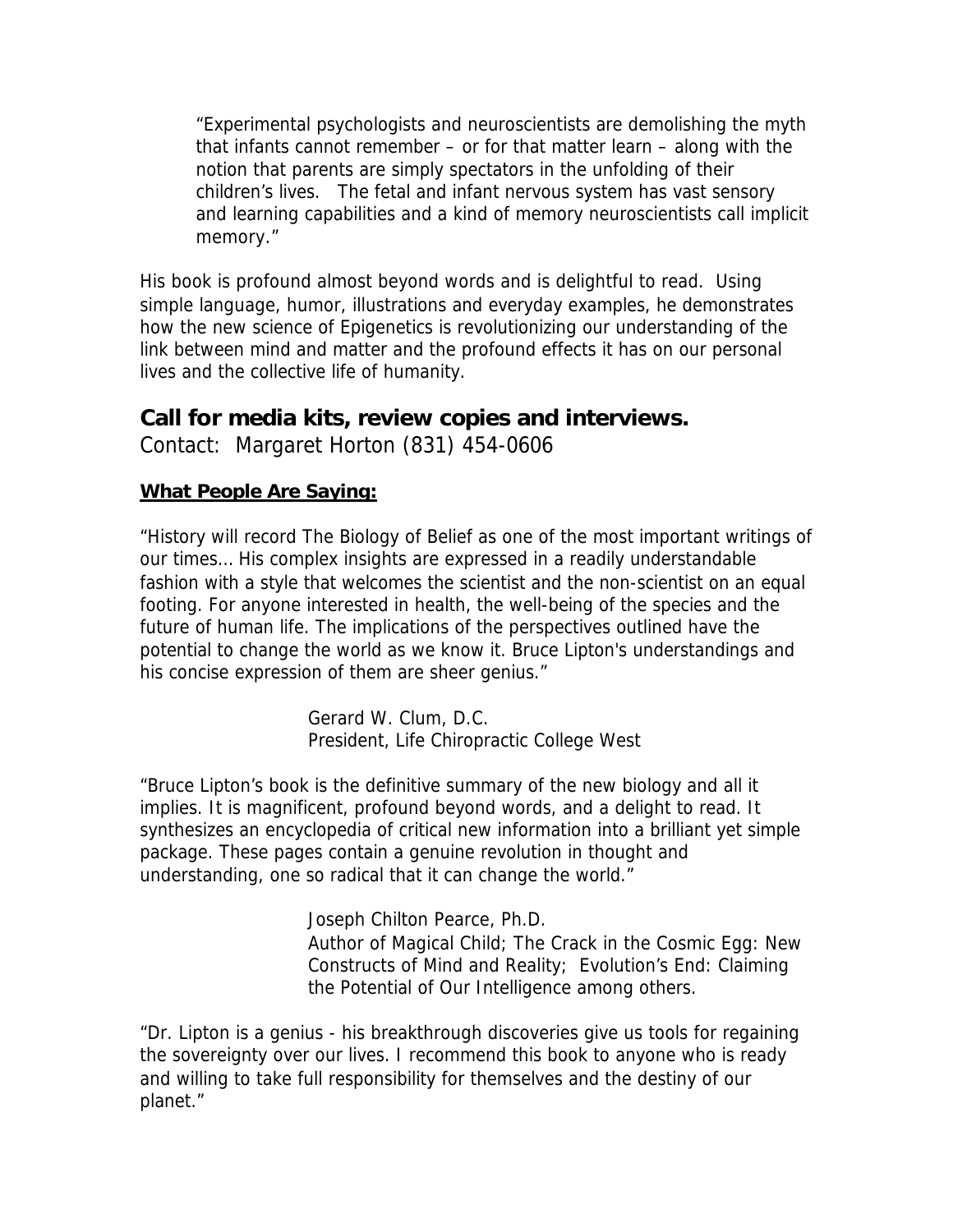#### LeVar Burton Actor/Director

**Interviews, review copies and media kits available on request.** 

www.brucelipton.com www.beliefbook.com



*Contact: Margaret Horton (831) 454-0606*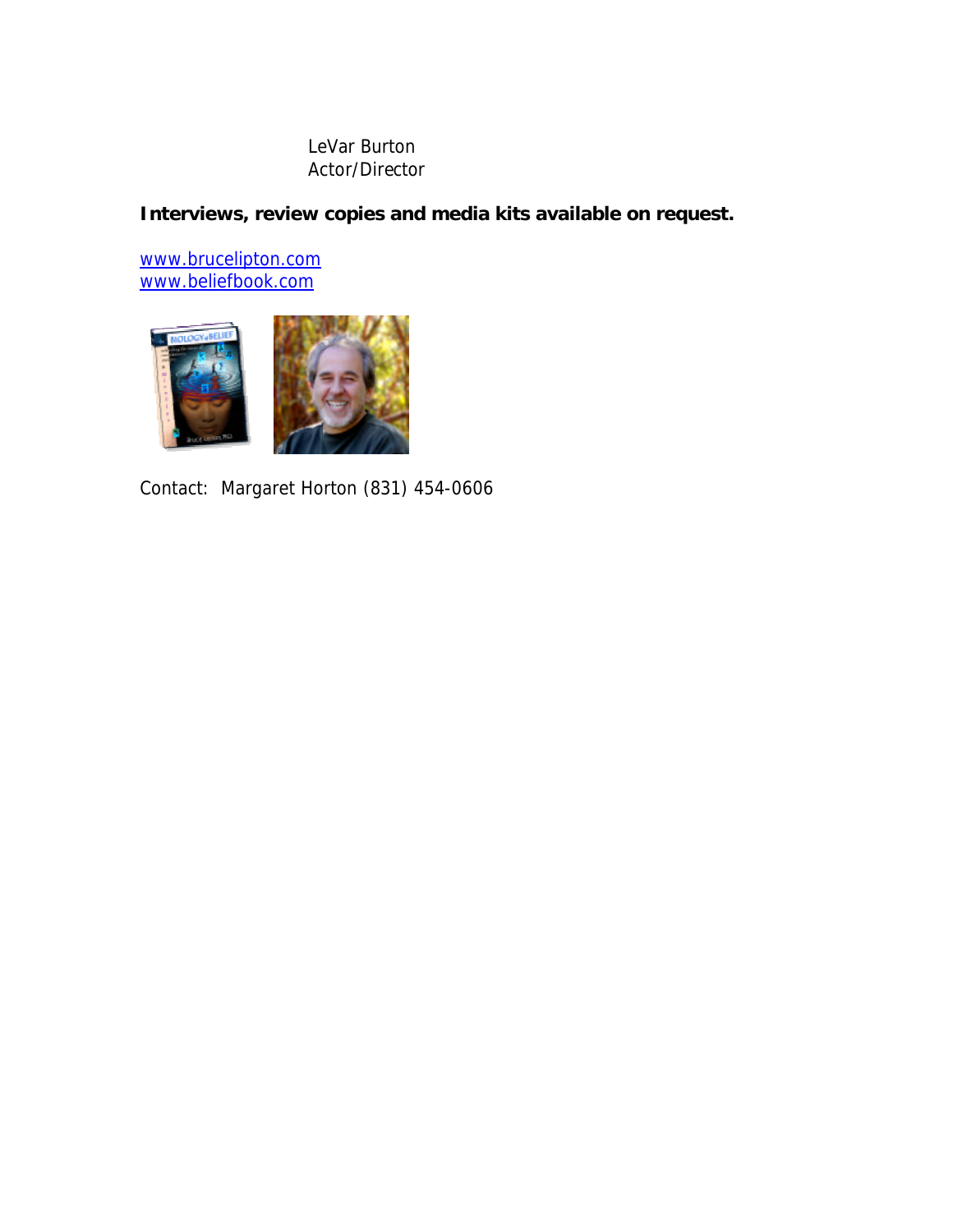FOR IMMEDIATE RELEASE November 8, 2005

This article may be used in whole or part with attribution please. Smaller versions available on request.

Review and promotion copies, interviews, and special feature story articles available upon request. PDF file of the book available via email on request.

## **Dave Wilson can put on an amazing, entertaining, and enjoyable show on request.**

CONTACT: BEV RICHARDS Phone: (408) 210-8449

# **Rock Formations - The Amusing How, What and Why of Rock Band Name Origins**

*New book explains how popular band names were formed* 

(SAN JOSE, CA) **For all music fans who ever wondered why the Dead are Grateful, or why they were Counting Crows. Now you can find out this and more.** 

*What's a Goo Goo Doll? Who was Steely Dan? Where do Gin Blossoms grow?*

*Rock Formations: Categorical Answers to How Band Names Were Formed*, a new book by San Jose rock music aficionado *Dave*  **Wilson**, contains the categorical answers to questions on how band and artist names were formed.

In this 288 page soft cover book, Wilson provides over a thousand delightfully fascinating narratives behind one of the most important decisions a group can make, the choice of a name that they may be stuck with for 40 years or more.

Here is a representative selection of the interesting and amusing facts contained in this wonderfully researched book:

• *Buddy Holly's* band *The Crickets* at one time considered calling themselves*The Beetles*!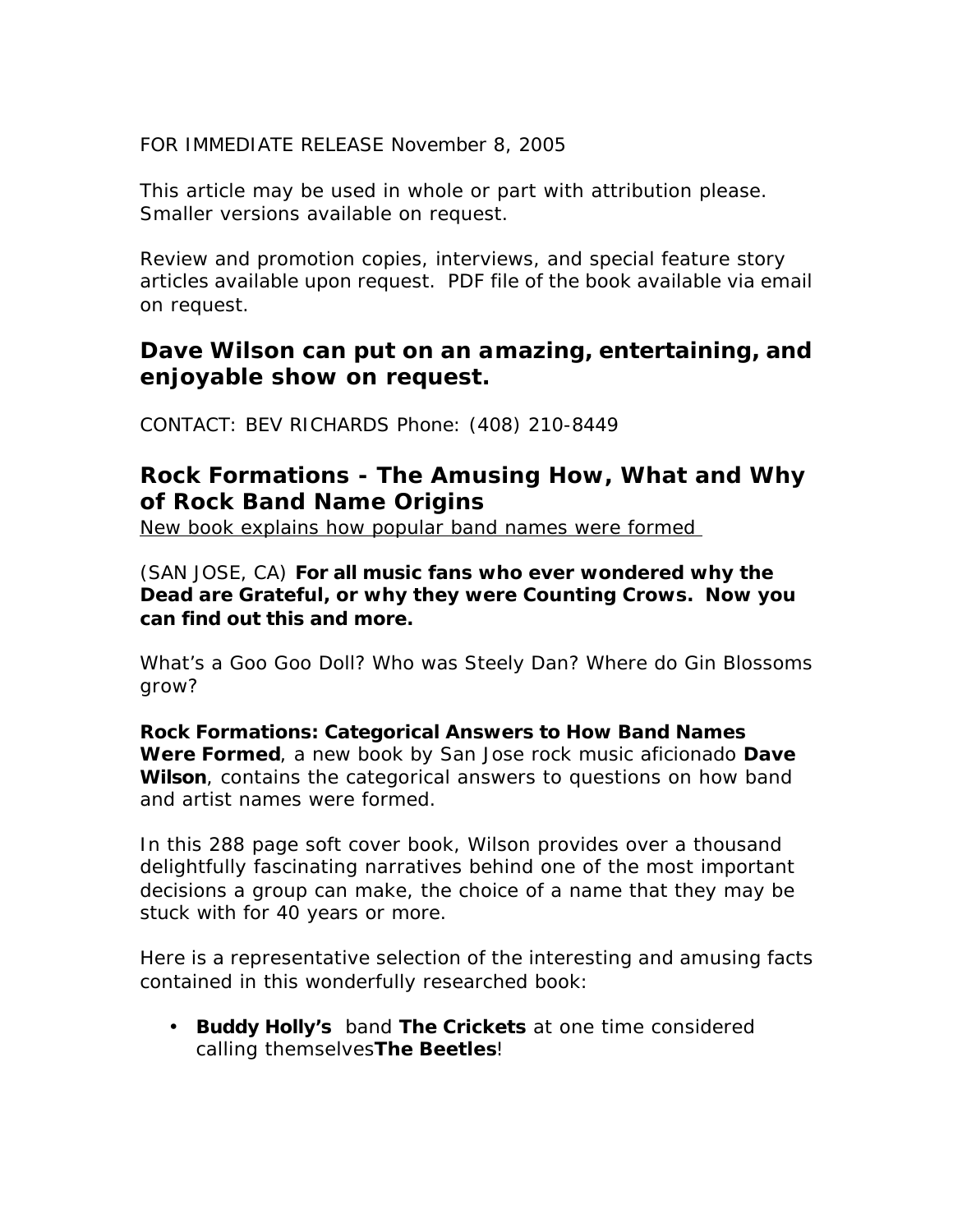- When *Jerry Garcia* discovered the term "grateful dead" in a dictionary, all of the other words on the page seemed to magically disappear leaving just those two.
- *Badfinger* took their name from "*Badfinger Boogie*", the working title for *The Beatles'* song "With A Little Help From My Friends".
- *Toad The Wet Sprocket* are named from a *Monty Python* sketch about rock bands, chosen by *Eric Idle* as being a name too silly to be chosen by a real band!
- *The Ramones* took their name from Paul Ramon, a pseudonym used by *Paul McCartney* when producing records incognito.
- *Red Hot Chili Peppers* were inspired by two classic Jazz bands—*Louis Armstrong's The Hot Five* (*Flea* is a big fan of Armstrong's) and *Jelly Roll Morton's Red Hot Peppers*.
- *The Hooters* were named for the Hohner Melodica, a type of keyboard harmonica referred to by musicians as a "hooter". Their recording engineer kept yelling for "more hooter!", like *Christopher Walken* yelling for "more cowbell!" in the classic *SNL* sketch about *Blue Oyster Cult*.
- *Stone Temple Pilots* were named for the STP motor oil stickers on their bikes—early suggestions to match the initials included *Stinky Toilet Paper*!
- *Devo* was inspired by the band members own theory of deevolution, contrived after reading a book which proposed that mankind has evolved from a strain of brain-eating apes!
- *The B-52's* were named for a southern US slang term for the type of bouffant hairstyle that the female members of the group wear, the hairstyle itself being named after a type of American warplane.
- *Thomas Dolby* was born Thomas Robertson, and was nicknamed "Dolby" by high school friends because of his everpresent tape player (with Dolby cassette noise reduction).
- *Lynyrd Skynyrd* were sardonically named for their high-school gym teacher, Leonard Skinner, who used to give the future band members a hard time over their long hair.
- *Paul McCartney* thought up the name *Wings* after the difficult birth of his second child, Stella (now an internationally reknowned fashion designer)—he had been thinking of angels when the word "Wings" popped into his head.
- *Coolio*, born Artis Ivey, acquired his stage name while being photographed wearing a cowboy shirt and holding a small guitar, leading someone to remark, "Who do you think you are—Coolio Iglesias?".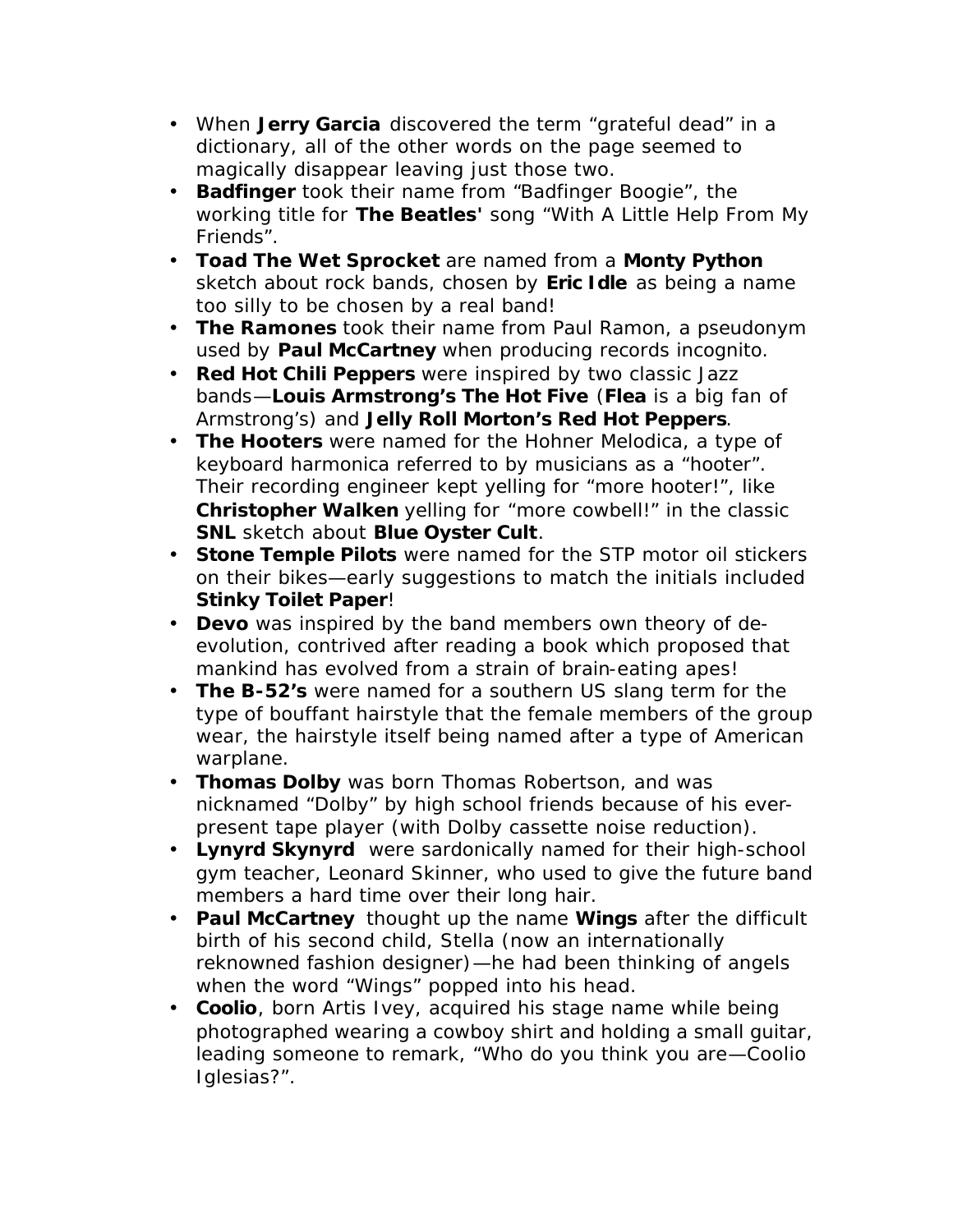- A local blues musician gave *Jefferson Airplane's* Jorma Kaukonen the nickname "Blind Thomas Jefferson Airplane", a tribute to bluesman *Blind Lemon Jefferson*, from which the group's name was derived.
- *Led Zeppelin* were inadvertently christened by *Keith Moon*, drummer with *The Who*, who described nightmare gigs as "going down like a lead balloon".
- *Quiet Riot* were named accidentally by *Status Quo* guitarist Rick Parfitt, a Londoner, who suggested the name "Quite Right" but whose cockney accent was mis-heard as "Quiet Riot".
- When *ABBA* chose their name, they subsequently discovered that it was also coincidentally the name of Sweden's largest tuna canning company. On requesting permission for use of the name, the company showed their approval by sending the group a case of tuna!
- *The Police* were so-named because drummer Stewart Copeland's father was once a member of the CIA.
- *Michelle Shocked* was born Michelle Johnston, adopting her stage name after undergoing electric shock treatment for mental illness.
- *Hootie and the Blowfish* were named for two of Darius Rucker's college friends, one of whom wore owlish glasses ("Hootie") and the other who had puffy cheeks ("The Blowfish").
- *Elton John* was named for two of his fellow band members in *Bluesology*, *Elton Dean* and *Long John Baldry*.
- *David Bowie* was born David Jones, and decided to change his name so as to avoid confusion with *Davy Jones* of *The Monkees*. He chose Bowie after the knife invented by Col. Sam Bowie.
- *Foo Fighters* was a term coined during WWII to describe apparent UFOs, supposedly of German origin. "Foo" is derived from "feu", the French word for "fire".
- *Wu-Tang Clan* were named for rebels (experts in the use of the Wu-Tang sword) who sought to overthrow the Shaolin temple, and was inspired by the members' shared love of martial arts movies.
- *Three Dog Night* comes from an Australian expression for a very cold night, referring to how many dogs it takes to keep warm while sleeping, "three dog nights" being the coldest.
- *Buffalo Springfield* was seen on a steamroller outside the house of the bands' manager, who declared the name and promptly stole the sign from the steamroller, took it into his house and nailed it to the wall!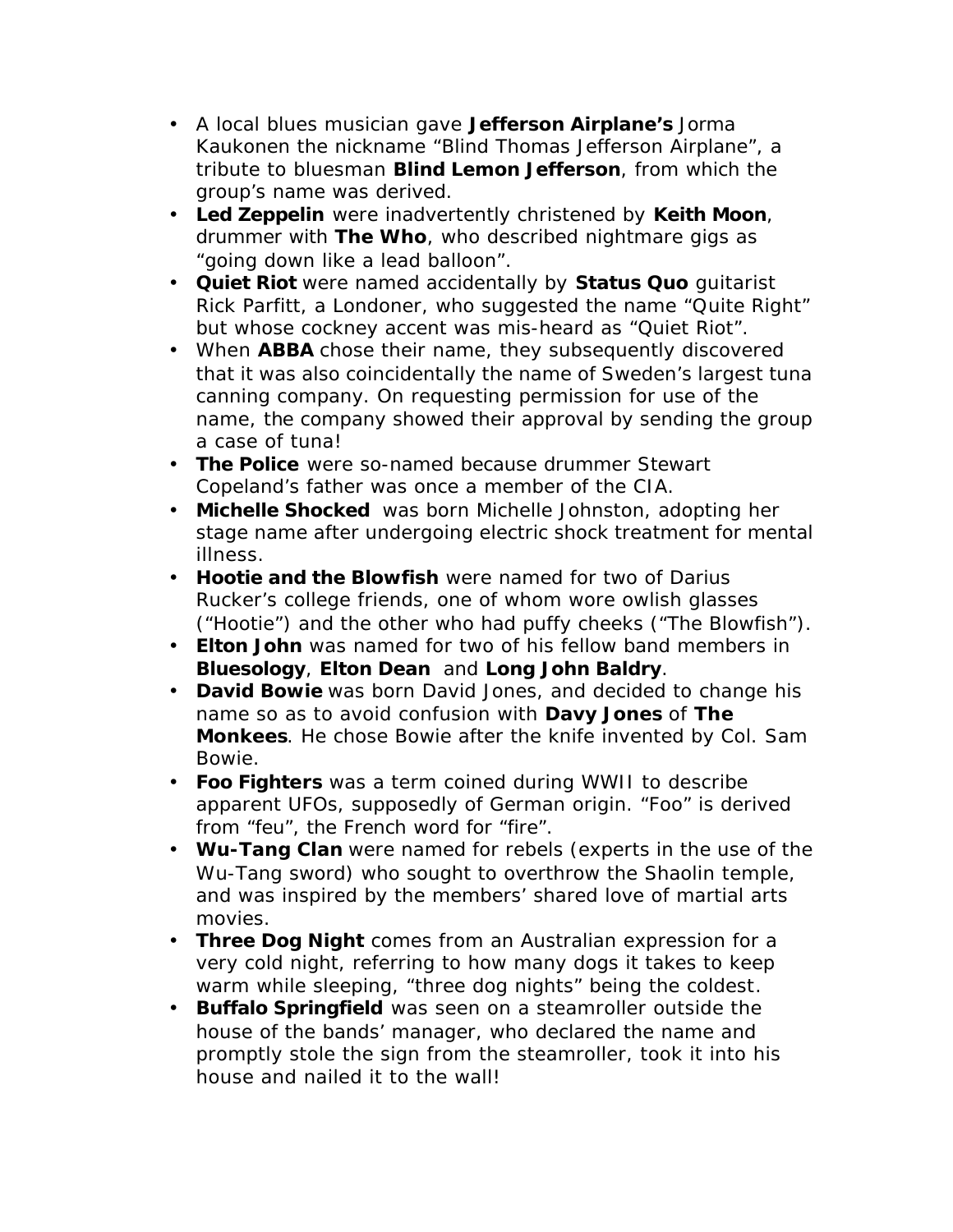**Rock Formations** is not the usual A-Z but a clever collection of entries with the content grouped under common themes, such as:

- **A-LIST CELEBS**, the complete skinny on bands whose names were inspired by famous people.
- **AUTHOR! AUTHOR!**, the stories behind bands who took their names from books.
- **TAKE ME OUT TO THE BALL GAME**, pumped-up copy on bands who were named for sports and games.



# *Rock Formations: Categorical Answers to How Band Names Were Formed*

# *By Dave Wilson*

Soft cover \$14.95 ISBN 0974848352 Published by Cidermill Books Available at bookstores online.

For more information visit http://www.cidermillbooks.com

**Cidermill Books, PO Box 32250, San Jose, CA 95152-2250. To order, call (408) 263 8974 or fax (408) 904 4614.**

**Here's what people are saying:** 

**"It just might be the most entertaining and fun book I've read in the last few years!"**